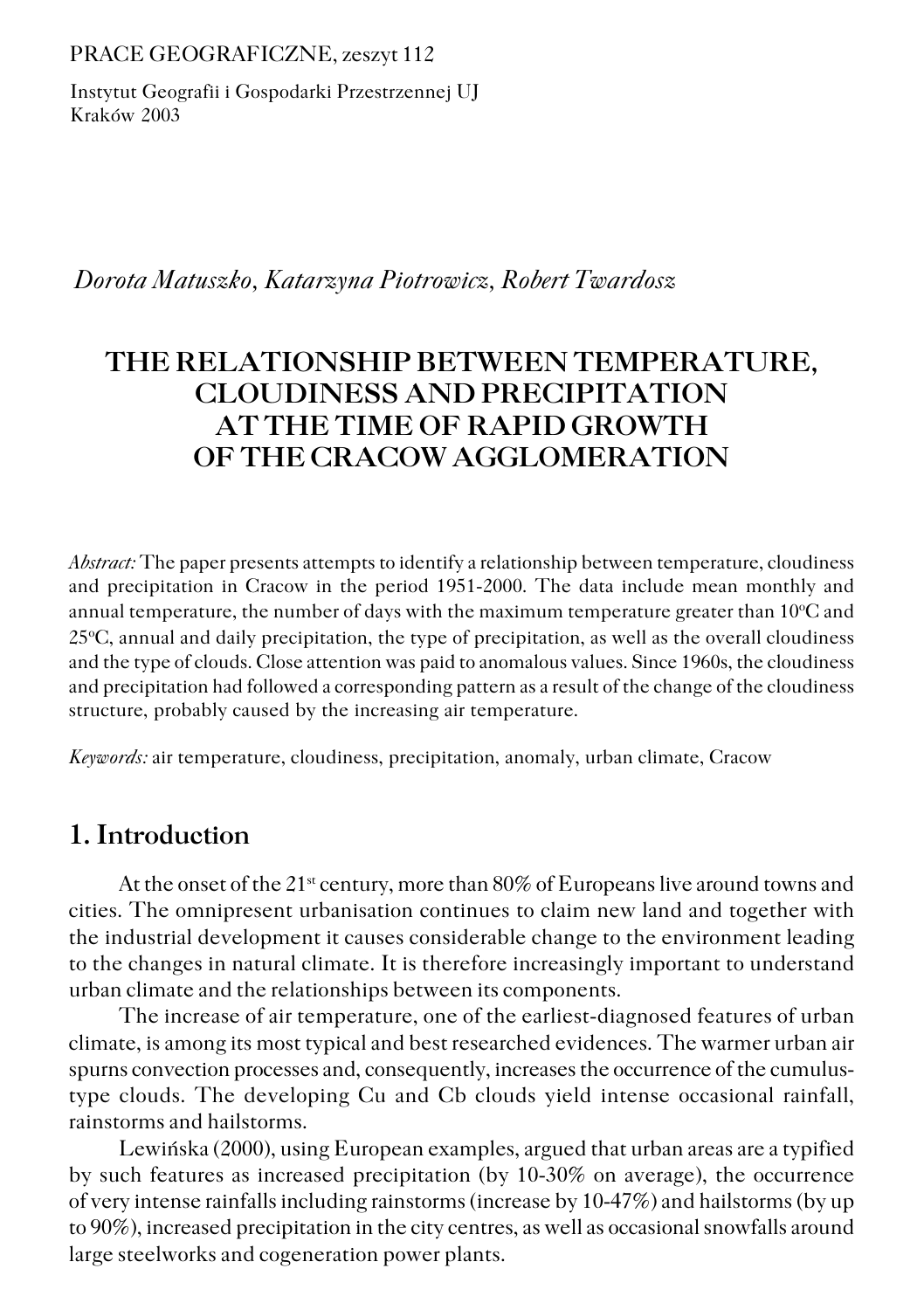After the Second World War, Cracow experienced a rapid territorial and demographic expansion. During 1946−1990, the city grew from 165.3 to 326.8 km<sup>2</sup> (by 97.7%) and its population rose from 299400 to 750 500 (by 150.7%). The greatest growth rate was recorded in housing (by 345.3%), as large housing estates were built in two housing belts at the northern and southern edge of the city (Mydel 1994). The construction of a huge steelworks and building the new town of Nowa Huta (at present: one of Cracow's districts) resulted in a period of the fastest population growth during 1950s.

The impact of the increasing urbanisation on the city's climate was confirmed when an urban heat island (UHI), a resultant of all anthropogenic influences on natural environment, was identified over Cracow (Obrębska−Starklowa et al. 1997). Urban heat islands develop as heat accumulates over urban areas and their intensity is proportional to the size of a city. In Cracow, the estimated mean UHI intensity in the city centre is 1.2°C but varies from day to day from 5 to 7°C (Obrębska-Starklowa et al. 1997). The annual pattern shows the UHI intensity to be stronger during the cold half-year (1.0−1.6 oC), and weaker during the warm half−year seasons (0.5−0.8 oC). Spatially, theCracow UHI followed the city's expansion. In 1950, the island only covered the densest developed central quarter (Śródmieście) (Lewińska et al. 1990). Over the following ten years, it expanded and another one developed above of Nowa Huta. The two heat islands merged in the 1960s, as urban development gradually closed the gap between the old city and Nowa Huta. The large new UHI was three times larger than the one from the 1950s, but varied in its UHI intensity.

This paper aims to identify the relationships linking air temperature, cloudiness and precipitation in Cracow during the period of the city's most rapid growth, i.e. after 1950. The team also focussed on those extreme phenomena in air temperature, precipitation and cloudiness, which had been regarded by numerous climate researchers as evidence of a climate change (Obrębska−Starkel, Starkel 1991), and had been on the increase recently, probably due to the global warming effect.

### **2. Source data and methodology**

The study was based on daily climatological observations made at the climatoligical station of the Jagiellonian University, Cracow, Department of Climatology of Institute of Geography and Spatial Management during the years 1951−2000. The station is located in the city centre at the Botanic Garden ( $\varphi$  =50°04' N,  $\lambda$  = 19°58' E, h = 220 m a.s.l.).

The data analysed included mean monthly and annual air temperature; the number of days with maximum air temperature above  $10^{\circ}$ C and above  $25^{\circ}$ C; daily and annual totals of precipitation and the type of precipitation; cloudiness and genera cloud at three observation times.

The monthly and annual temperature and precipitation values, normal and anomalous, were determined according to the method proposed by U. Kossowska−Cezak (2000/2001). The classification adopted was based on standard deviation  $(\sigma)$  from the long-term mean value so that each range for both normal and the remaining values had the size of one standard deviation. This means that the range of normal values was determined by the long−term (50 years) value ±0.5σ, and all other value ranges started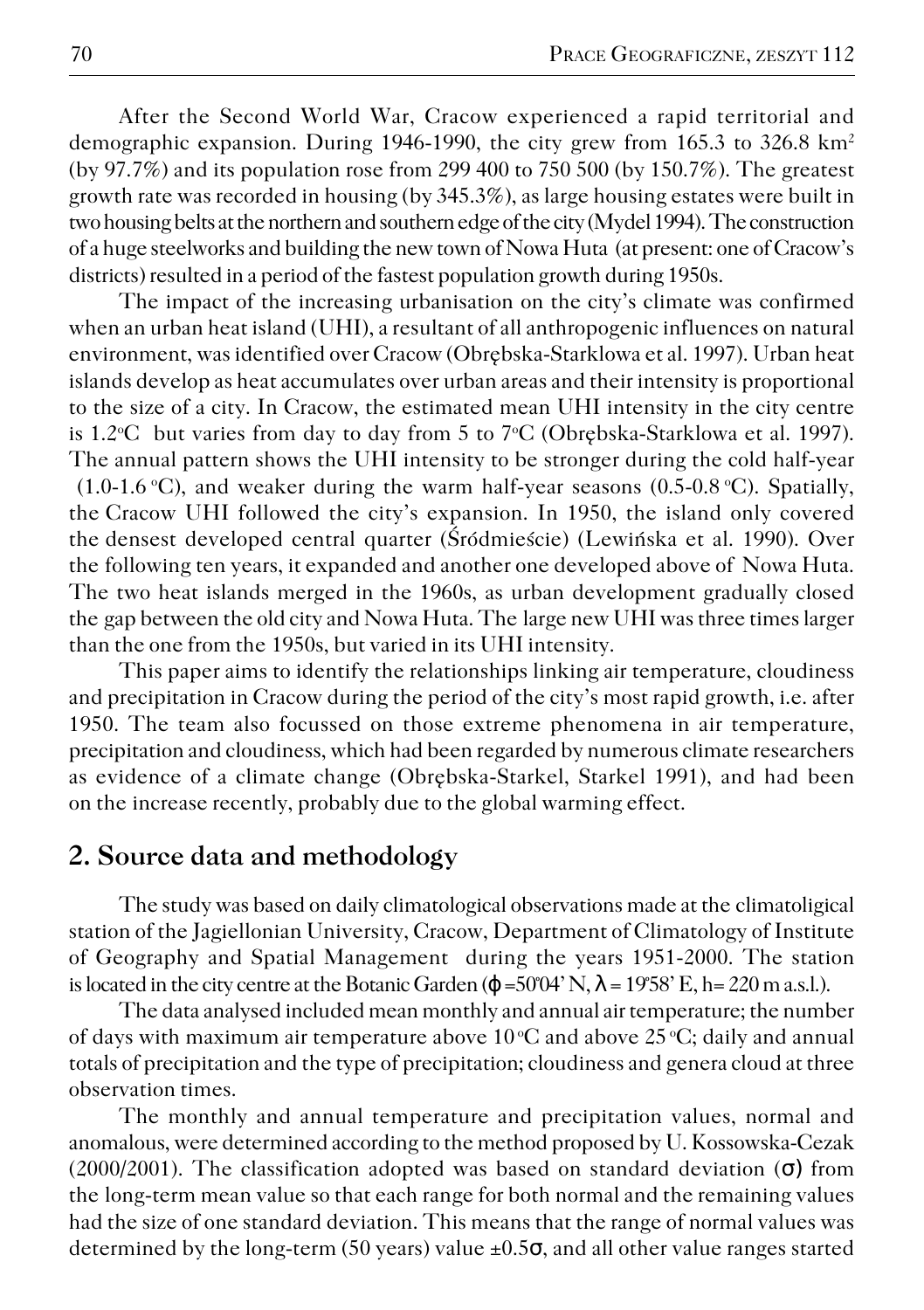with the deviation equal to 1.5σ. Thus, the mean monthly and annual temperature and precipitation values above  $1.5\sigma$  were regarded as positive anomalies and those below  $-1.5\sigma$ , as a negative anomalies.

## **3. Temperature, precipitation and cloudiness**

Figure 1 shows the values of the discussed climate elements during the period 1951−2000 (Fig. 1). The annual mean cloudiness (Fig. 1a) decreased (by ca. 10%) between 1951 and the early 1980s, and then has slightly increased. The highest mean annual cloudiness (78%) was recorded in 1952 and the lowest one (56%) was recorded in 1982. Precipitation revealed alternating growing and diminishing trends (Fig. 1b). There was a clear precipitation maximum (nearly 1000 mm) recorded in 1966. The lowest precipitation (448 mm) was recorded in 1993. The 1960s recorded considerable above-average precipitation. After a number of precipitation-deficit years, precipitation has been showing a growing trend since 1995. At the end of 1990s, the frequency of extreme precipitation events increased, including the catastrophic rainfalls in September 1996, July 1997 and April 1998 (Twardosz 1999).

Since 1960s, there has been a significant coincidence in the cloudiness and total precipitation (correlation coefficient 0.600, significant at 0.05 level). This was linked to achange in the cloudiness structure in Cracow, probably caused by the temperature increase. During the first half of the 20<sup>th</sup> century, the St and Ns clouds played a key role in the overall cloudiness in Cracow (up to  $30\%$ ) (Matuszko 2001), but then the frequency of the convection clouds increased.

While there was no clearly identifiable trend in either cloudiness or total annual precipitation, the air temperature revealed a growing trend (Fig. 1c). The period 1951−2000 was 0.7°C warmer as compared to the first half of the 20<sup>th</sup> century. Since 1983, there were as many as seven years with the value temperature greater than 10°C, and in 2000 the mean annual temperature reached 11.0°C. It was the highest mean annual temperature in the records of the Cracow Climatological Station, i.e. since 1792.

The winter temperature was the greatest contributor to the overall annual temperature increase (Trepińska 1997, 2000). The number of days with the maximum air temperature >10°C ( $\rm t_{max}$ >10°C) in December, January and February has been rising since the beginning of the  $20<sup>th</sup>$  century. During the second half of the  $20<sup>th</sup>$  century, the number of days with  $\rm t_{max}$ >10°C in each of those winter months was 50% greater than during the first half of the century. Over the entire period, the greatest increase in the number of days with  $t_{max}$ >10°C was recorded in February (2.4 days in 100 years), and the smallest increase in January (1.4 days in 100 years). It is however worth noting, that as many as 84% of the January days with  ${\rm t_{max}}$ >10°C occurred during the 20<sup>th</sup> century and 46.9% during the latest 20 years (1981−2000). In the January of 1992, there were 11 such days and during the January of 1990, the second ranked January in the period, there were six such days (Fig. 2). Again, these were the highest numbers in the history of the Cracow weather records.

The considerable increase of air temperature, particularly strong in the winter season, had an unquestionable influence on the other meteorological elements.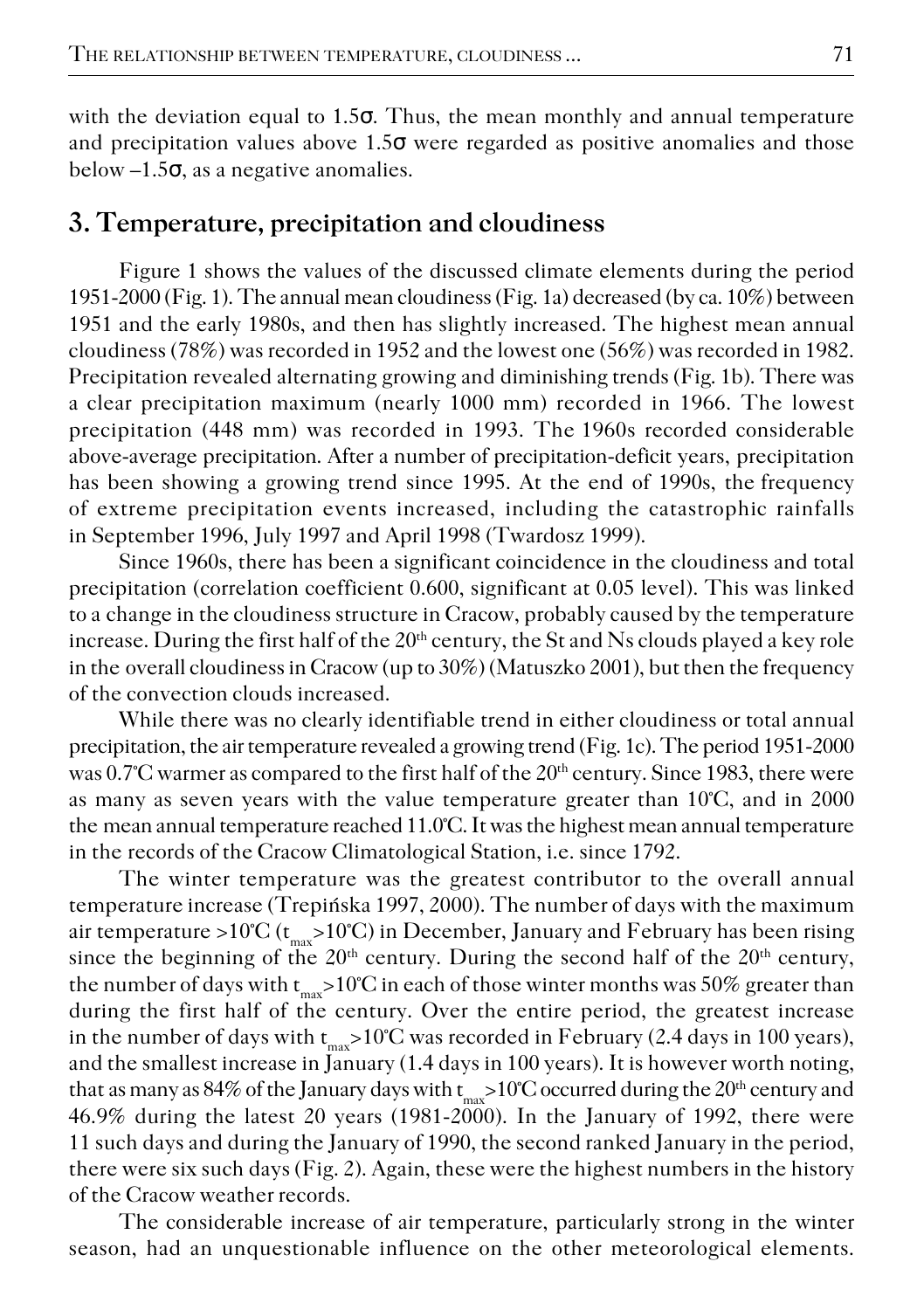

Fig. 1. Annual mean air temperature, cloudiness and precipitation totals in Cracow during the period 1951−2000

Ryc. 1. Przebieg rocznych wartości: średniej temperatury powietrza, wielkości zachmurzenia i sum opadów atmosferycznych w Krakowie w latach 1951−2000

For example, there was a decrease in the number of January days with snowfall towards the end of 1980s (Fig. 3). Also, during 1951-2000, there was a consistent increase in the occurrence of convection clouds during the cold half of the year (November-April) (Fig. 4), clearly coinciding with the growing frequency of very mild winter seasons (Piotrowicz 2000). During thesame period, there was an increased occurrence in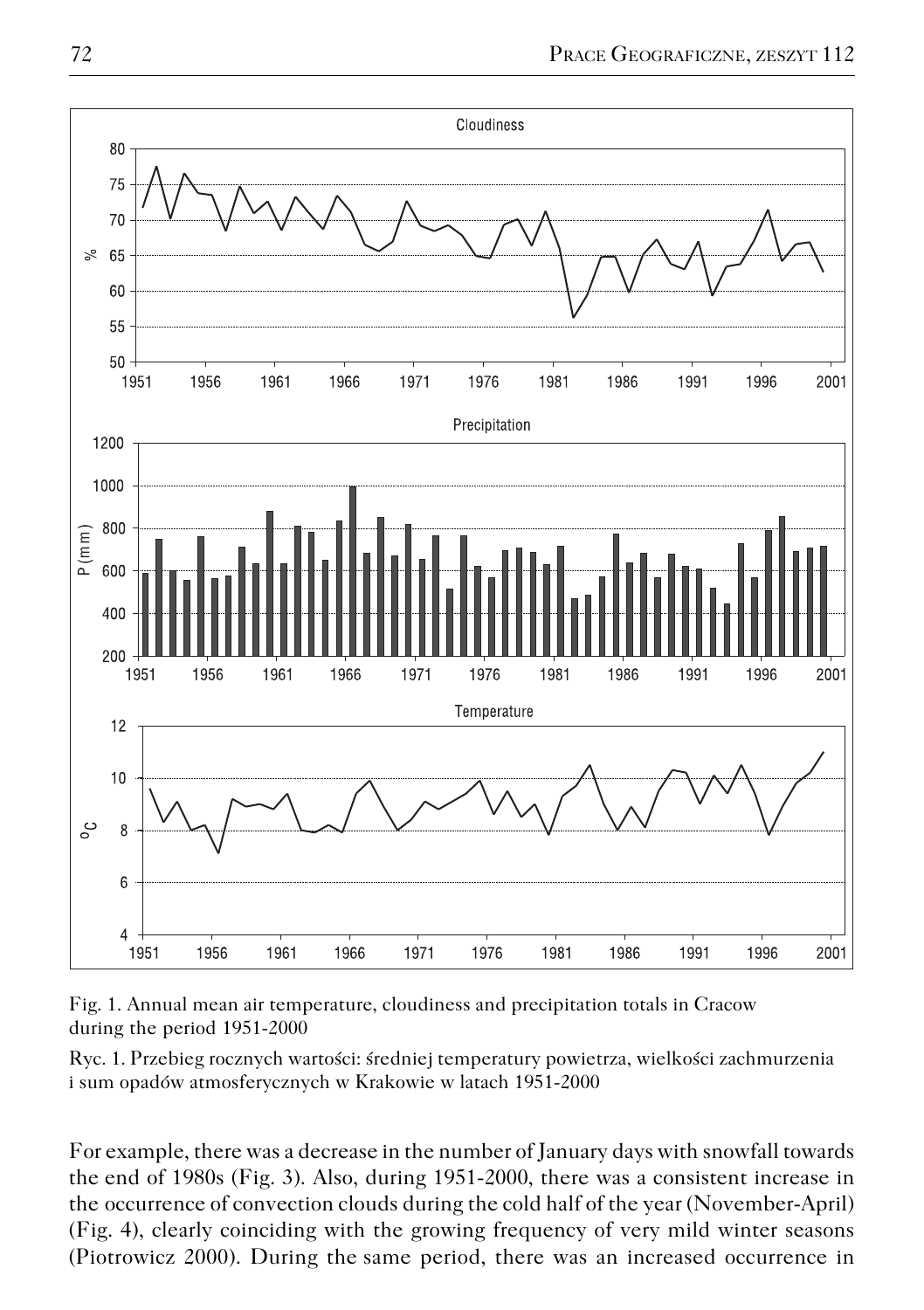

Fig. 2. The number of days with maximum air temperature above  $10^{\circ}C$  ( $t_{max}$ >10°C) in December, January and February in Cracow during the period 1951−2000

Ryc. 2. Przebieg liczby dni z temperaturą maksymalną powietrza powyżej 10°C ( $\rm t_{max}{>}10^{\circ}C$ ) w grudniu, styczniu i lutym w Krakowie w latach 1951−2000

thunderstorms. Since 1983 on, there has been at least one rainstorm event in every cold half (Fig. 5). The increased thunderstorm/rainstorm activity began at the turn of 1980s and 1990s.

In the light of the latest research mean summer temperature either remains constant or shows a downward trend, thus contradicting the global warming theory in a way (Trepińska 1997, 2000). In Cracow, however, the warm half−year displayed a growing number of days with the maximum temperature above  $25^{\circ}$ C throughout the  $20^{th}$  century (Fig. 6). This means that the temperature of summer increases. Such days were began to occur earlier on, in April, which could explain the increasing number of days with the Cb cloud and rainstorms during that month.

## **4. Monthly and annual anomalies of temperature and precipitation vs. cloudiness**

Considering the anomaly criterion adopted in this research, in the period 1951−2000 the more years with positive temperature and precipitation anomalies prevailed (Tab. 1). There were four exceptionally hot years (1983, 1989, 1993 and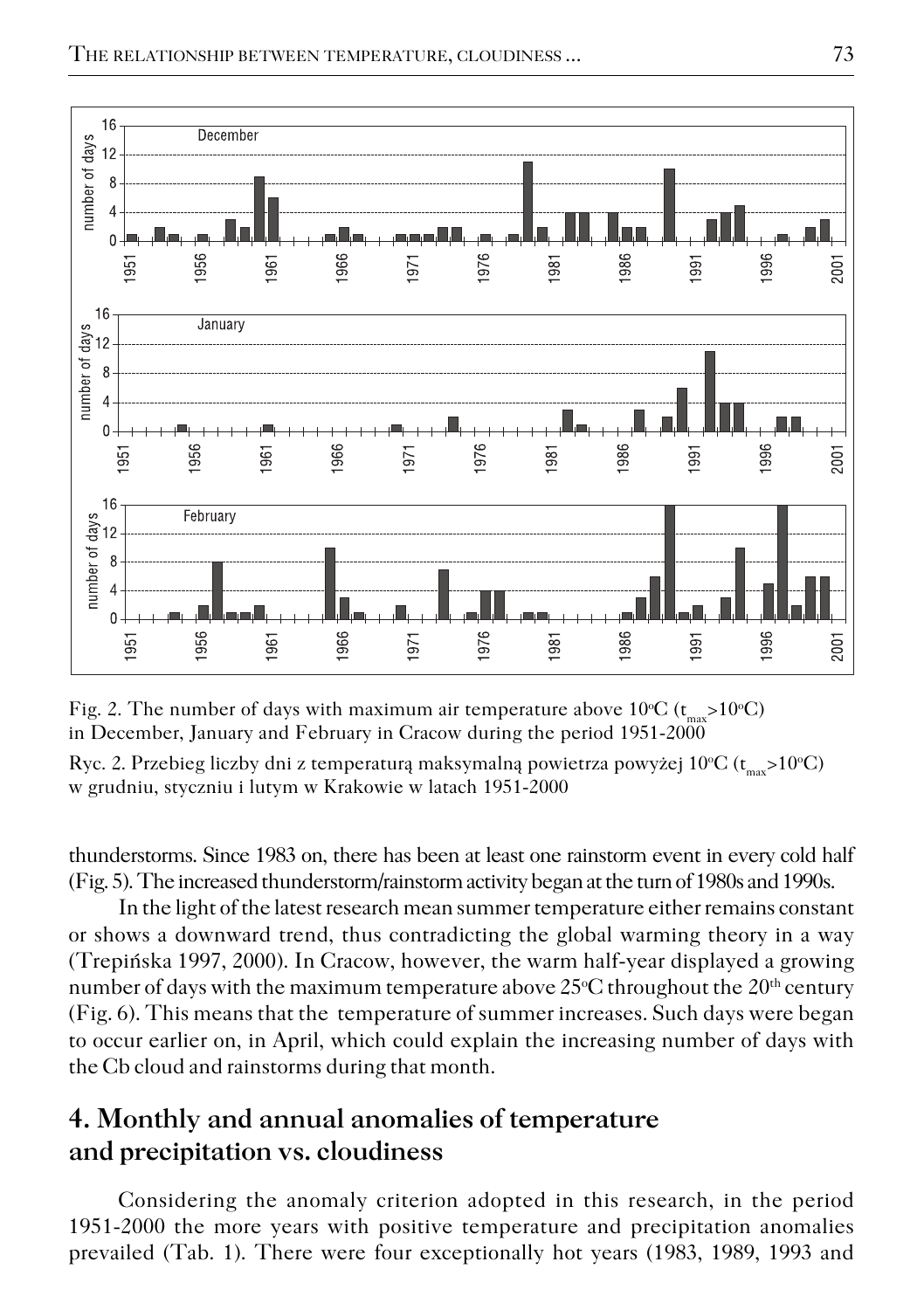

Fig. 3. The number of days with snowfall in January in Cracow during the period 1951−2000 Ryc. 3. Przebieg liczby dni z opadem śniegu w styczniu w Krakowie w latach 1951−2000



Fig. 4.Number of cases of Cb cloud in Cracow during the period 1951−2000 Ryc. 4. Liczba przypadków chmury Cb w Krakowie w latach 1951−2000

2000), and just two exceptionally cold ones (1956 and 1996). In the case of precipitation there were four years with particularly high anomalous values and two with extreme low precipitation. Contrary to the temperature anomalies, the wet years concentrated mostly in 1960s (1960, 1966, 1968) plus 1997, while the dry years1982 and 1983.

The year of 1982 was at the same time anomalously dry and had the lowest annual cloudiness (56%) during the whole fifty−year period. During that year, March recorded the cloudiness was particulary low (45%) and the precipitation was below the norm (7.6 mm), this year had also a very high number of cloudless days (21). Apart for the anomalously dry March, August and September recorded anomalously.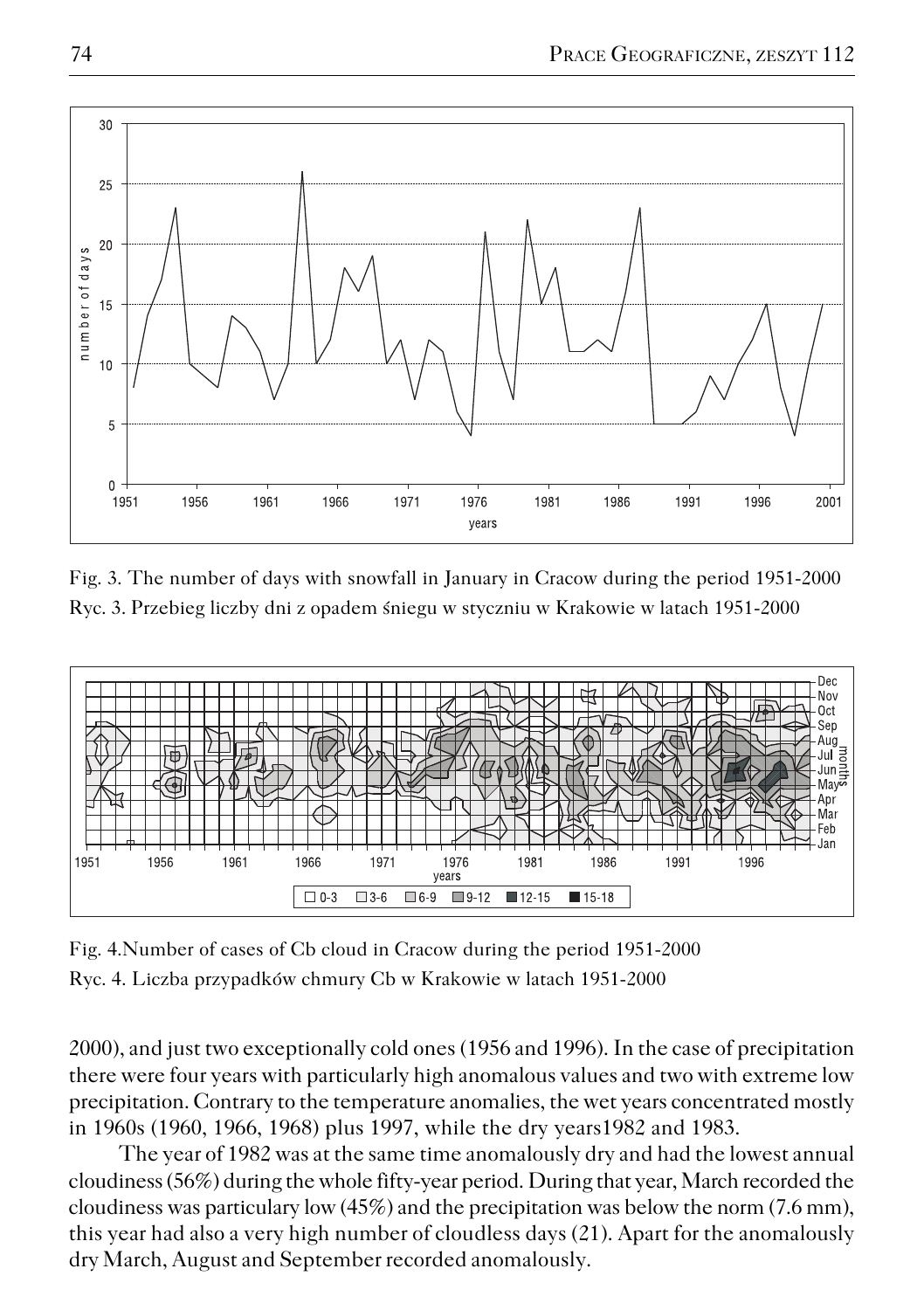

Fig. 5. The number of days with thunderstorm in the cold half−year (November−April) in Cracow during the period 1951/1952−1999/2000

Ryc. 5. Przebieg liczby dni z burzą w półroczu chłodnym (listopad−kwiecień) w Krakowie w latach 1951/52−1999/00



Fig. 6. The number of days with maximum air temperature above  $25^{\circ}C$  ( $t_{max} > 25^{\circ}C$ ) in summer (June−August) in Cracow during the period 1951−2000

Ryc. 6. Przebieg liczby dni z temperaturą maksymalną powietrza powyżej 25°C ( $\rm t_{max}{>}25^{\circ}C$ ) w lecie (czerwiec−sierpień) w Krakowie w latach 1951−2000

During the examined year period, the annual temperature and precipitation anomalies coincided just once in 1983. Extremely high temperatures were recorded in January, April and May with no anomalies in any other month. It is interesting that in a year with anomalously low precipitation, no anomalously low precipitation was recorded in any month and there was even a surplus precipitation in March.

A detailed investigation into the relationship between temperature and precipitation, carried out using anomalous values above and below 1.5ó revealed that the denominator of anomalies coincided in just two months during the period:

– negative; in October 1951, i.e. it was an anomalously cold and dry month; and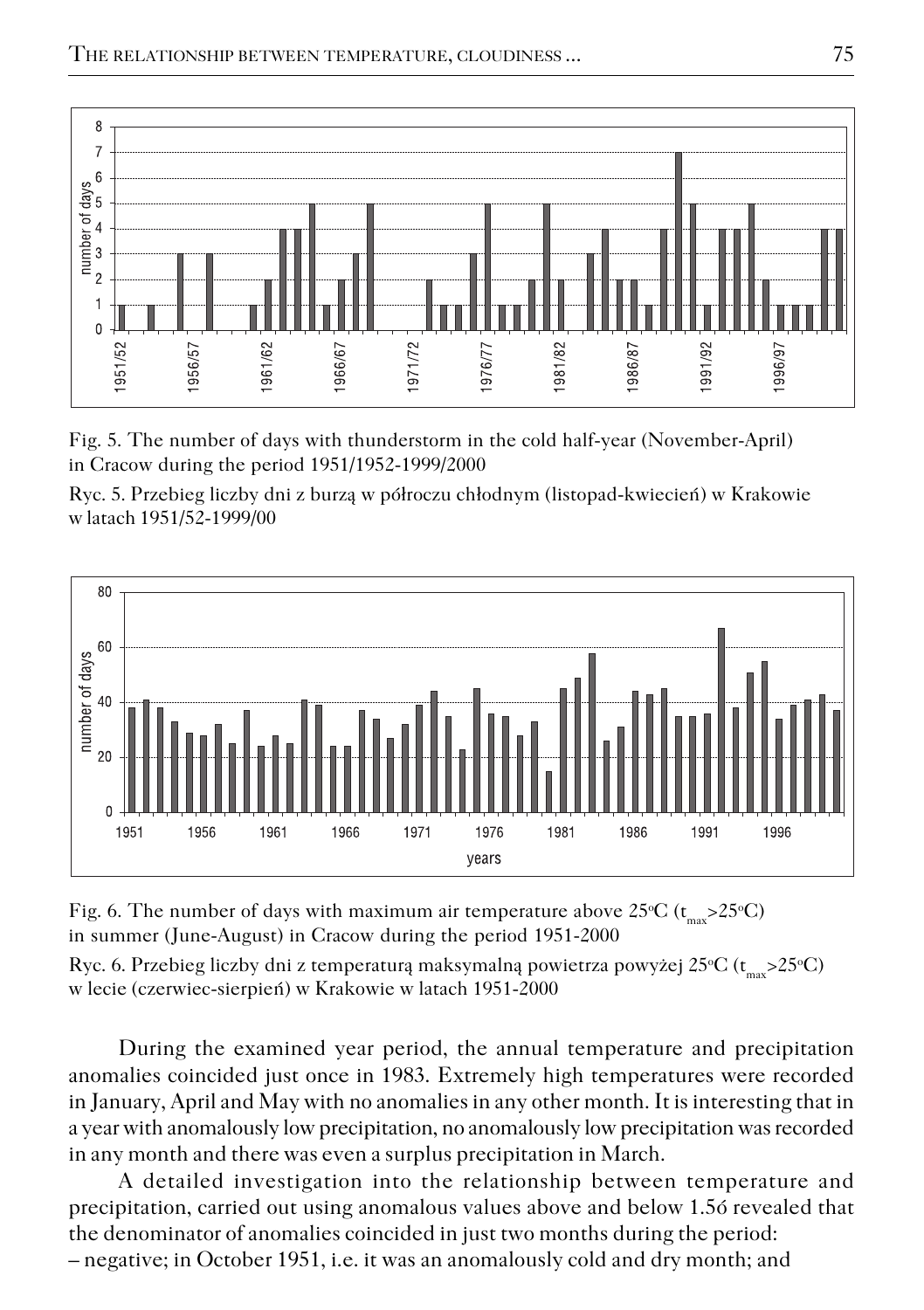|       |                |              |                |              |                |              |                |                  |                |             |                                  |              |              |           |                |              | powietrza (t) oraz sum miesięcznych i rocznych opadów atmosferycznych (o) w Krakowie w latach 1951-2000 |              | Tab. 1. Występowanie anomalii dodatnich (+) i ujemnych (-) oraz wartości normalnych (n) średniej miesięcznej i rocznej temperatury |              |                      |              |                |                |                |           |
|-------|----------------|--------------|----------------|--------------|----------------|--------------|----------------|------------------|----------------|-------------|----------------------------------|--------------|--------------|-----------|----------------|--------------|---------------------------------------------------------------------------------------------------------|--------------|------------------------------------------------------------------------------------------------------------------------------------|--------------|----------------------|--------------|----------------|----------------|----------------|-----------|
|       |                | Months       |                |              |                |              |                |                  |                |             |                                  |              |              |           |                |              |                                                                                                         | Year         |                                                                                                                                    |              |                      |              |                |                |                |           |
| Years |                | Jan          |                | Feb          |                | Mar          |                | Apr              |                | May         |                                  | Jun          | Jul          |           | Aug            |              | Sep                                                                                                     |              | 0 <sub>ct</sub>                                                                                                                    |              | Nov                  |              | Dec            |                |                |           |
|       |                | 0            | t              | $\mathbf 0$  | t              | $\mathbf 0$  | t              | $\boldsymbol{0}$ |                | $\mathbf 0$ |                                  | $\mathsf 0$  | $\mathbf t$  | 0         |                | $\mathbf 0$  | ÷                                                                                                       | 0            | t                                                                                                                                  | $\mathbf 0$  |                      | 0            |                | 0              |                | 0         |
| 1951  | $\mathsf{n}$   | $\mathsf{n}$ | $\mathsf{n}$   | $\mathsf{n}$ | $\mathsf{n}$   | $\mathsf{n}$ | $\mathsf{n}$   |                  |                | $\ddot{}$   | $\mathsf{n}$                     |              | $\mathsf{n}$ | n         |                |              |                                                                                                         | $\mathsf{n}$ | ä,                                                                                                                                 | ä,           | $\ddot{}$            | n            |                |                |                |           |
| 1952  |                |              | n              | $\ddot{}$    |                |              |                |                  |                |             |                                  | n            |              |           |                |              |                                                                                                         |              |                                                                                                                                    | $+$          |                      | $\ddot{}$    | $\mathsf{n}$   |                |                |           |
| 1953  | n              | $\ddot{}$    | n              | n            | $\mathsf{n}$   |              | n              | n                | n              | n           |                                  | n            |              | n         |                | n            | n                                                                                                       | $\mathsf{n}$ | n                                                                                                                                  |              | n                    |              | $\mathsf{n}$   |                | n              |           |
| 1954  | ä,             | $\mathsf{n}$ | $\blacksquare$ |              | $\mathsf{n}$   |              | $\blacksquare$ | $\ddot{}$        | $\mathsf{n}$   |             |                                  | n            |              | n         | $\mathsf{n}$   |              |                                                                                                         |              | $\mathsf{n}$                                                                                                                       |              | $\mathsf{n}$         |              |                | $\ddot{}$      |                |           |
| 1955  | $\mathsf{n}$   | n.           | $\mathsf{n}$   | $\mathsf{n}$ |                | $\mathsf{n}$ | $\blacksquare$ | $\mathsf{n}$     |                | n           |                                  | $\ddot{}$    | n            | n         | $\mathsf{n}$   |              | n.                                                                                                      | $\mathsf{n}$ | $\mathsf{n}$                                                                                                                       |              | n                    |              |                |                |                |           |
| 1956  | n              |              | $\blacksquare$ | n            |                | n            |                |                  | n              |             |                                  |              | n            |           |                | n            | n                                                                                                       |              | n                                                                                                                                  | n            | $\blacksquare$       |              | n              | n              | $\blacksquare$ |           |
| 1957  | $\mathsf{n}$   |              |                | n            | $\mathsf{n}$   |              | $\mathsf{n}$   | $\mathsf{n}$     | $\blacksquare$ |             |                                  |              | n            |           |                | $\mathsf{n}$ |                                                                                                         | $\mathsf{n}$ | $\mathsf{n}$                                                                                                                       |              | n                    |              | $\mathsf{n}$   |                | $\mathsf{n}$   |           |
| 1958  | $\mathsf{n}$   | n            |                |              |                | $\ddot{}$    |                | $\mathsf{n}$     | $\ddot{}$      |             |                                  |              | n            |           | $\mathsf{n}$   |              | n                                                                                                       | $\mathsf{n}$ |                                                                                                                                    | $\mathsf{n}$ | $\mathsf{n}$         | $\mathsf{n}$ |                |                | $\mathsf{n}$   | n         |
| 1959  | $\mathsf{n}$   |              | $\mathsf{n}$   |              |                | n            | $\mathsf{n}$   | n                | n              |             |                                  |              |              |           | n              |              |                                                                                                         |              |                                                                                                                                    |              |                      | n            | $\mathsf{n}$   |                | n              |           |
| 1960  | $\mathsf{n}$   | n            | $\mathsf{n}$   | $\mathsf{n}$ | $\mathsf{n}$   | $\mathsf{n}$ |                | $\mathsf{n}$     |                |             | n                                | n            |              | $+$       |                | $+$          |                                                                                                         | n            |                                                                                                                                    | $\mathsf{n}$ |                      | $\mathsf{n}$ |                |                | $\mathsf{n}$   | $\ddot{}$ |
| 1961  |                |              |                | $\mathsf{n}$ |                | n            | $\ddot{+}$     |                  |                |             |                                  |              |              |           | n              | n            |                                                                                                         |              | $+$                                                                                                                                |              | $\mathsf{n}$         |              | $\blacksquare$ | $\ddot{}$      | $\mathsf{n}$   | n         |
| 1962  |                | n            | $\mathsf{n}$   |              |                | n            |                | $+$              |                | $\ddot{}$   |                                  |              |              |           | n              |              |                                                                                                         | n            |                                                                                                                                    |              | n                    | $+$          |                |                |                |           |
| 1963  | $\blacksquare$ |              | $\sim$         | n            |                |              | $\mathsf{n}$   |                  | n              | n           | n                                | n            |              | n         |                | n            |                                                                                                         | $\ddot{+}$   | n                                                                                                                                  |              | $\ddot{\phantom{1}}$ | n            | $\alpha$       |                |                |           |
| 1964  |                |              |                | $\mathsf{n}$ | $\blacksquare$ | $\ddot{}$    | $\mathsf{n}$   |                  | $\mathsf{n}$   |             | $\begin{array}{c} + \end{array}$ | n.           | n            |           |                | $\mathsf{n}$ | n                                                                                                       | $\mathsf{n}$ | n                                                                                                                                  |              | n                    | $\ddot{}$    | $\mathsf{n}$   | n              |                | n         |
| 1965  | n              | $+$          |                | n            | $\mathsf{n}$   | n            |                |                  |                | $\ddot{}$   | n                                |              |              |           | $\blacksquare$ |              |                                                                                                         |              |                                                                                                                                    |              |                      |              |                | n              |                |           |
| 1966  |                | n            |                | $^{+}$       | $\mathsf{n}$   | n            |                |                  | n              | $\ddot{}$   | n                                |              | n            |           |                |              | n                                                                                                       |              | $+$                                                                                                                                |              | n                    |              | $\mathsf{n}$   | n              | n              | $\ddot{}$ |
| 1967  | $\mathsf{n}$   | n            |                | $\mathsf{n}$ |                | $\mathsf{n}$ | $\mathsf{n}$   | $\mathsf{n}$     | $\mathsf{n}$   | $\sf n$     | n                                | $\mathsf{n}$ |              |           | n              | $\mathsf{n}$ | $\ddot{}$                                                                                               |              | $\ddot{}$                                                                                                                          | $\mathsf{n}$ | $\mathsf{n}$         | $\mathsf{n}$ | $\mathsf{n}$   | $+$            |                | n         |
| 1968  | $\mathsf{n}$   | n            | $\mathsf{n}$   | n            | $\mathsf{n}$   |              |                |                  |                | $\ddot{}$   |                                  |              |              | n         |                |              | n                                                                                                       |              | n                                                                                                                                  | n            |                      | n            |                |                | $\mathsf{n}$   |           |
| 1969  |                | n.           | $\mathsf{n}$   | n            |                | n            |                |                  |                |             |                                  | $\mathsf{n}$ | n            | n         |                |              | n                                                                                                       |              | n                                                                                                                                  | n            |                      | n            | $\sim$         | n              |                | n         |
| 1970  |                |              |                |              |                | n            | $\mathsf{n}$   | $\mathsf{n}$     |                | n           | n                                |              | n            | $\ddot{}$ | n              |              |                                                                                                         |              |                                                                                                                                    |              |                      | $\mathsf{n}$ | $\mathsf{n}$   |                |                |           |
| 1971  | n              |              | $\mathsf{n}$   | n            |                |              | n              | n                |                |             |                                  | $+$          | n            | n         |                |              |                                                                                                         | n            | n                                                                                                                                  |              | n                    | n            |                |                | n              | n         |
| 1972  |                |              | $\mathsf{n}$   |              |                |              | $\mathsf{n}$   | $^{+}$           | $\mathsf{n}$   | n           |                                  | n            |              |           |                |              |                                                                                                         | $\mathsf{n}$ | $\sim$                                                                                                                             |              |                      | n            | $\mathsf{n}$   | $\blacksquare$ | $\mathsf{n}$   |           |
| 1973  | n              | $\mathsf{n}$ |                | n            | $\mathsf{n}$   | ä,           | $\mathsf{n}$   |                  | n              |             |                                  | n            | n            | n         | n              |              | n                                                                                                       | $\mathsf{n}$ |                                                                                                                                    |              |                      | n            | $\mathsf{n}$   | n              | n              |           |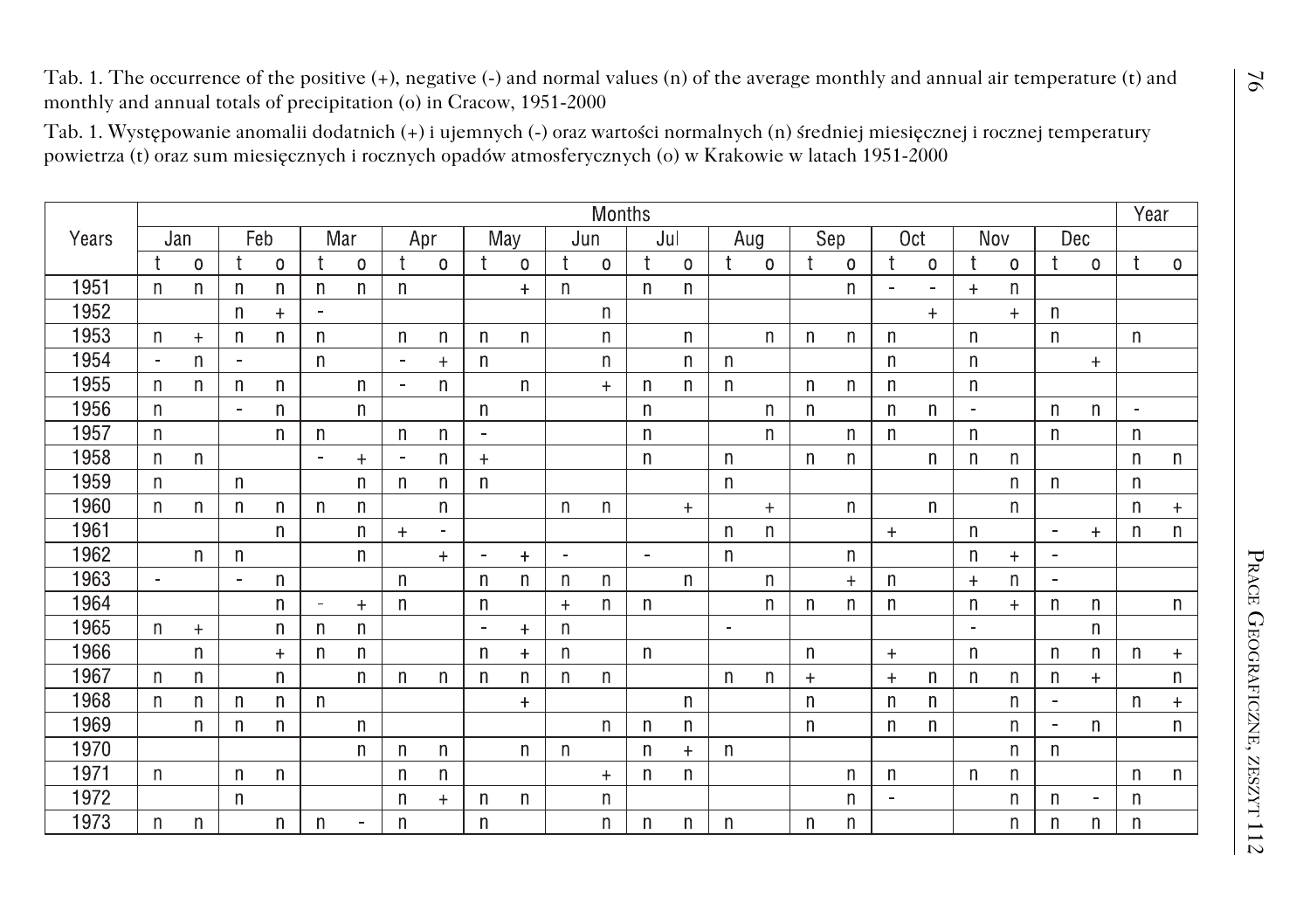| Year          |  |           | $\circ$                  |                   | $\equiv$  |                | $\equiv$ | ⊂        | ⋍            | $\mathbf{r}$ | $\mathbf{r}$ | п         | ×         |                |                | $\mathbf{r}$ | $\equiv$       |                | $\equiv$ | $\mathbf{r}$ |                |                     | ı              | $\mathbf{r}$ |                |                     | $\ddot{}$      | $\equiv$  | $\equiv$       | $\equiv$                 |
|---------------|--|-----------|--------------------------|-------------------|-----------|----------------|----------|----------|--------------|--------------|--------------|-----------|-----------|----------------|----------------|--------------|----------------|----------------|----------|--------------|----------------|---------------------|----------------|--------------|----------------|---------------------|----------------|-----------|----------------|--------------------------|
|               |  |           | ÷                        | $\equiv$          |           | $\equiv$       |          |          | $\equiv$     |              |              |           | $\,{}^+$  | $\equiv$       |                | $\equiv$     |                |                | $\, +$   |              | $\equiv$       |                     | $\equiv$       | +            | $\equiv$       |                     | $\equiv$       |           |                | $\ddot{}$                |
| <b>Months</b> |  | Dec       | $\circ$                  | $\equiv$          |           |                |          | $\equiv$ |              |              |              | $^{+}$    |           |                | $\equiv$       | $^{+}$       |                |                |          |              | $\equiv$       |                     |                | $\equiv$     | $\blacksquare$ |                     | $\equiv$       |           | $\blacksquare$ | $\equiv$                 |
|               |  |           | +                        |                   | $\equiv$  | $\equiv$       | $\equiv$ |          | +            | $\equiv$     |              |           | $\equiv$  | $\equiv$       |                | ⋍            | $\equiv$       |                |          | ⋍            |                | $\equiv$            |                |              | ٠              | л                   | $\equiv$       |           | $\equiv$       |                          |
|               |  | Nov       | $\circ$                  |                   |           |                |          | $\Box$   | $\equiv$     | $\equiv$     |              |           |           |                | $\equiv$       |              | $\equiv$       |                |          | $\ddot{}$    | $\Box$         | ⋍                   | $\equiv$       |              |                | $\equiv$            |                |           |                | $\equiv$                 |
|               |  |           | ÷                        | $\equiv$          |           |                |          | $\equiv$ | $\equiv$     |              | $\equiv$     |           |           | $\equiv$       |                |              |                | $\blacksquare$ | $\equiv$ |              | $\equiv$       | $\equiv$            | $\blacksquare$ |              | $\blacksquare$ |                     | $\equiv$       | g,        |                | +                        |
|               |  | <b>SC</b> | $\circ$                  | +                 |           | $\equiv$       |          | $\equiv$ | $\equiv$     | $\mathrm{+}$ |              |           | $\equiv$  |                | $\equiv$       |              | $\equiv$       |                | $\equiv$ |              |                |                     | $\equiv$       |              |                |                     |                | $^{+}$    |                |                          |
|               |  |           | ÷                        | $\blacksquare$    | $\equiv$  | $\equiv$       |          | $\equiv$ |              | $\equiv$     | $\equiv$     | $\equiv$  | $\equiv$  | $\ddot{}$      | $\equiv$       | $\equiv$     | $\equiv$       | $\equiv$       |          | $\equiv$     | $\equiv$       |                     |                |              |                | $\equiv$            |                | $\equiv$  | $\equiv$       | $\ddot{}$                |
|               |  |           | $\circ$                  | ⋍                 | $\equiv$  | $\equiv$       | $\equiv$ |          |              |              | $\equiv$     |           |           |                |                |              |                | ⋍              | $\equiv$ | $\ddot{}$    | $\equiv$       | ⋍                   | $\equiv$       | $\ddot{}$    |                | $\ddot{}$           | $\equiv$       | $\equiv$  | $\equiv$       |                          |
|               |  | Sep       |                          | $\mathbf{r}$      | $\div$    | $\equiv$       |          |          |              | $\equiv$     |              | $\ddot{}$ |           | $\equiv$       | $\equiv$       |              |                | $\mathbf{r}$   | $\equiv$ | ı            |                | $\equiv$            | $\equiv$       |              | $\equiv$       | p                   | $\equiv$       | $\equiv$  | $\ddot{}$      |                          |
|               |  |           | $\circ$                  | $\equiv$          |           |                |          |          | $\equiv$     | $\equiv$     |              |           |           |                | $\,{}^+$       | $\equiv$     | $\equiv$       | $\equiv$       | $\equiv$ |              |                | ı                   |                | $\equiv$     |                | $^{+}$              |                | $\equiv$  |                |                          |
|               |  | Aug       | ÷                        |                   |           | $\blacksquare$ |          |          | $\equiv$     |              | $\equiv$     | $\ddot{}$ |           | $\subset$      | $\equiv$       | $\mathbf{r}$ | $\blacksquare$ | $\mathbf{r}$   | $\equiv$ | $\mathbf{r}$ | $\equiv$       | $^{+}$              | $\subset$      |              |                | $\equiv$            | $\mathbf{r}$   | $\equiv$  | $\equiv$       |                          |
|               |  | 弖         | $\circ$                  |                   | $\equiv$  |                | $\equiv$ |          |              | $\equiv$     | $\equiv$     | $\equiv$  |           | $\equiv$       | $\equiv$       | $\equiv$     |                |                |          |              |                | $\equiv$            | $\equiv$       |              |                | $\equiv$            | +              | $\equiv$  | $\equiv$       | +                        |
|               |  |           | ÷                        |                   |           |                |          |          |              |              | $\equiv$     |           |           | $\blacksquare$ | $\equiv$       |              |                |                | $\equiv$ |              |                |                     |                | $^{+}$       | $^{+}$         |                     |                | $\equiv$  |                |                          |
|               |  | lij       | $\circ$                  |                   | $\ddot{}$ |                |          | $\equiv$ | $\equiv$     |              |              |           |           | $\equiv$       |                |              | $\equiv$       |                | $^{+}$   |              |                | ٠                   |                |              | $\equiv$       |                     | $\equiv$       | $\equiv$  | +              | $\equiv$                 |
|               |  |           | +                        | ×                 | $\equiv$  | $\equiv$       |          |          | $\ddot{}$    |              |              | $\subset$ |           |                | $\blacksquare$ | $\equiv$     | $\equiv$       | $\equiv$       | ×        | ⋍            | $\equiv$       | $\ddot{}$           | $\equiv$       | $\equiv$     | $\equiv$       |                     | $\equiv$       |           | $\equiv$       |                          |
|               |  | May       | $\circ$                  | $\mathbf{\Omega}$ |           | $\equiv$       |          |          | $\mathbf{r}$ | $\equiv$     | $\equiv$     |           |           |                | $\equiv$       |              |                | $\mathbf{r}$   |          | $\equiv$     |                |                     |                | $\equiv$     | $\equiv$       | +                   | $\equiv$       |           |                | $\equiv$                 |
|               |  |           | t                        |                   |           | $\equiv$       | $\equiv$ |          |              | ٠            |              |           | $\ddot{}$ | $\equiv$       |                |              |                |                | $\equiv$ |              | $\blacksquare$ | $\equiv$            | $^{+}$         | $\equiv$     | $\equiv$       |                     |                |           | $\equiv$       | $\overline{\phantom{a}}$ |
|               |  |           | $\circ$                  |                   | $\equiv$  |                | $\equiv$ | $\equiv$ |              |              |              |           |           |                | $\equiv$       |              | $\equiv$       |                | $^{+}$   |              | $\equiv$       | ⋍                   |                | $\mathrm{+}$ |                | $\equiv$            |                | $\ddot{}$ | $\equiv$       |                          |
|               |  | Apr       | ÷                        | $\equiv$          | $\equiv$  | $\equiv$       |          |          |              |              |              |           | $^{+}$    | $\equiv$       | $\equiv$       |              | $\equiv$       | $\equiv$       |          | $\equiv$     | $\equiv$       | $\equiv$            | $\equiv$       |              | $\equiv$       | $\equiv$            | $\blacksquare$ | $\ddot{}$ |                | $^{+}$                   |
|               |  |           | $\circ$                  |                   |           | $\equiv$       |          |          | $\equiv$     |              |              | f,        | +         |                | $\equiv$       |              | $\equiv$       |                |          |              |                | $\equiv$            | $\mathbf{r}$   | +            | $\equiv$       |                     |                | $\equiv$  |                | $^{+}$                   |
|               |  | Mar       | ÷                        |                   |           |                |          |          |              |              |              |           |           | $\equiv$       | $\equiv$       | $\equiv$     | $\blacksquare$ | $\equiv$       |          | $^{+}$       |                | $\equiv$            | $\equiv$       |              | $\equiv$       | $\blacksquare$      | $\equiv$       | $\equiv$  |                |                          |
|               |  |           | $\circ$                  | $\equiv$          |           | $\blacksquare$ | $^{+}$   |          | $\equiv$     | $\equiv$     |              |           | $\equiv$  |                | $\equiv$       | $\equiv$     |                |                |          | ⋍            | ⋍              | ⋍                   | ⊂              |              | $\equiv$       |                     | $\equiv$       | $\equiv$  | +              | $\equiv$                 |
|               |  | Feb       | ÷                        |                   | $\equiv$  |                |          | $\equiv$ |              | $\equiv$     | $\equiv$     | $\equiv$  | $\equiv$  | $\equiv$       | $\blacksquare$ |              | $\equiv$       |                |          | +            |                |                     | $\equiv$       | $\equiv$     |                |                     |                |           | $\equiv$       |                          |
|               |  |           | $\circ$                  | $\equiv$          |           | $^{+}$         |          |          | $\pmb{+}$    |              | $\equiv$     | $\equiv$  |           | $\equiv$       |                |              |                |                |          |              |                | $\equiv$            |                |              | $\equiv$       | $\equiv$            |                | $\equiv$  | $\equiv$       | $\equiv$                 |
|               |  | Ξã        | $\overline{\phantom{0}}$ |                   | $\ddot{}$ | $\equiv$       | $\equiv$ |          |              |              | $\equiv$     |           | $\ddot{}$ |                | $\blacksquare$ | $\equiv$     | ×              |                |          |              |                | $\equiv$            |                | $\ddot{}$    | $\equiv$       |                     |                |           |                | $\equiv$                 |
|               |  |           |                          |                   |           |                |          |          |              |              |              |           |           |                |                |              |                |                |          |              |                |                     |                |              |                |                     |                |           |                |                          |
|               |  | Years     |                          | 1974              | 1975      | 1976           | 1977     | 1978     | 1979<br>0861 |              | 1981         | 1982      | 1983      | 1984           | 1985           | 1986         | 1987           | 1988           | 1989     | 1990         | 1991           | $\frac{1992}{1993}$ |                | 1994         | 1995           | $\frac{1861}{9661}$ |                | 1998      | 1999           | 2000                     |
|               |  |           |                          |                   |           |                |          |          |              |              |              |           |           |                |                |              |                |                |          |              |                |                     |                |              |                |                     |                |           |                |                          |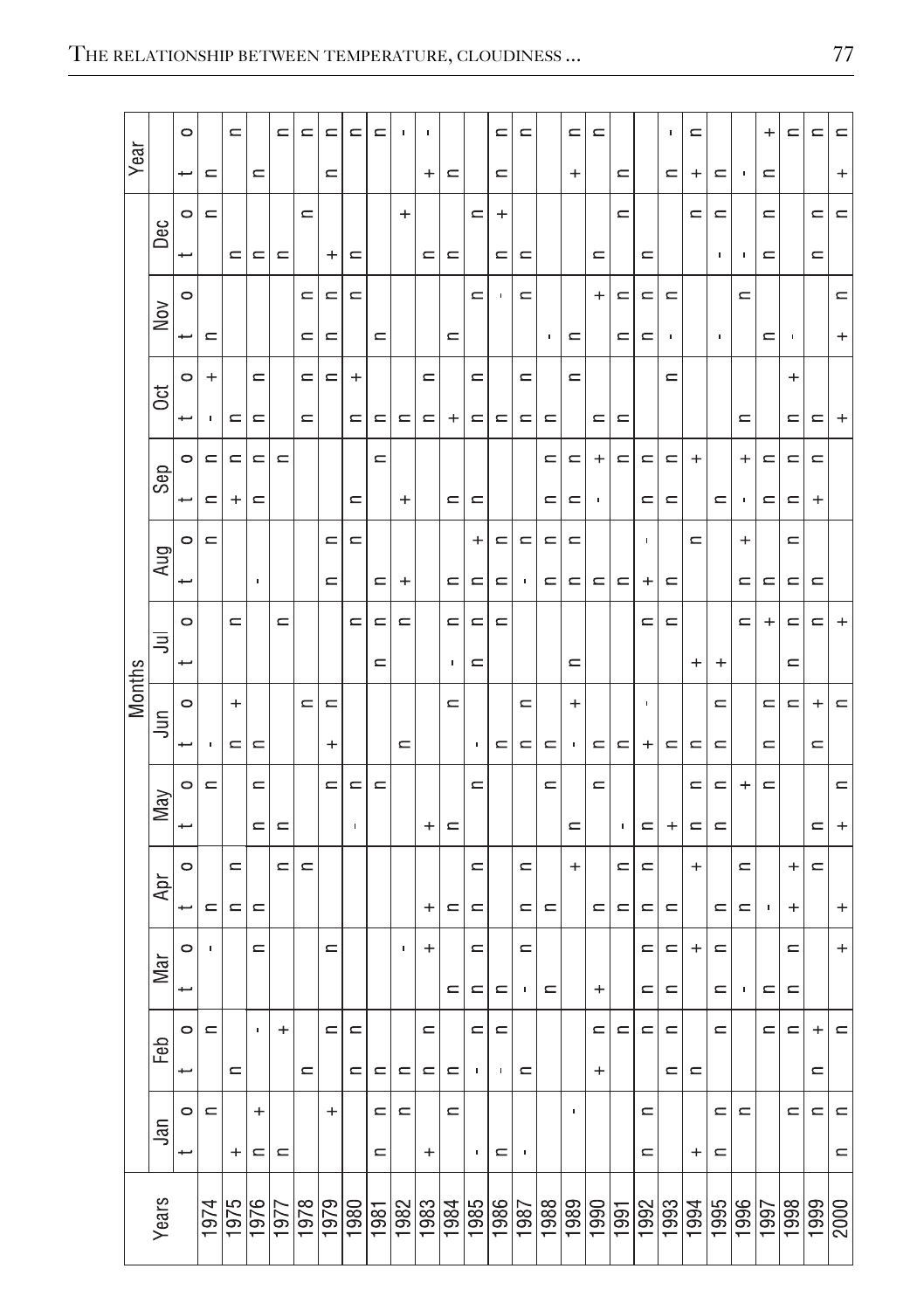– positive; in April 1998, i.e. this was an anomalously hot and humid month.

In most other months with anomalous temperature and precipitation at the same time a negative temperature anomaly was accompanied by a positive precipitation anomaly. Exceptions were provided by June and July of 1992, when a positive temperature anomaly was accompanied by a negative precipitation anomaly. That was also a year with very low mean annual cloudiness (59%).

During the research period, particularly high fluctuation of monthly values was recorded in 1952 and 1982. Temperature and precipitation values close to the average were very few. Additionally, 1952 was the year with the highest in cloudiness during the whole period (78%), with just three cloudless days and the overall highest monthly cloudiness value in February (98%). Three months of 1952, i.e. February, October and November, recorded anomalously high precipitation and March had anomalously low temperature.

Year 2000 also featured many anomalies with four hot months (April, May, October and November) and two wet months (March and July). Very low cloudiness was observed in May (46%) and very high in July (76%) when it was 15% higher than the long−term July mean (61%).

## **5. Conclusion**

Along with the territorial, industrial and demographical growth Cracow experienced during the second half of the  $20<sup>th</sup>$  century, climate which relationships between air temperature, precipitation and cloudiness, were observed. The years with positive anomalies in temperature and precipitation prevailed. In most cases, a negative temperature anomaly corresponded to a positive precipitation anomaly. Most of the years with excessive precipitation occurred in 1960s. The clearly observed increase in the mean annual temperature, particularly strong since the end of 1980s, had probably been spurned by both natural and anthropogenic factors. The warming of the Cracow climate contributed to the changed cloudness structure and had an influence on the scale and type of precipitation in the city.

The decreasing dry air humidity above the city caused the decreaseof low stratus−type clouds and fog frequency, which may have caused the reduced number of days with weak precipitation. The frequency of low convection clouds increased and the development of the Cu and then Cb often led to intensive occasional rainfall, rainstorms and hailstorms all of which have become more frequent during recent years.

It is worth noting the contribution of the winter season to the increase of the mean annual temperature. This was highlighted by the increasing occurrence of the number of days with Cb clouds and with thunderstorms during winter seasons.

The results obtained for Cracow study confirmed the research published in other European cities.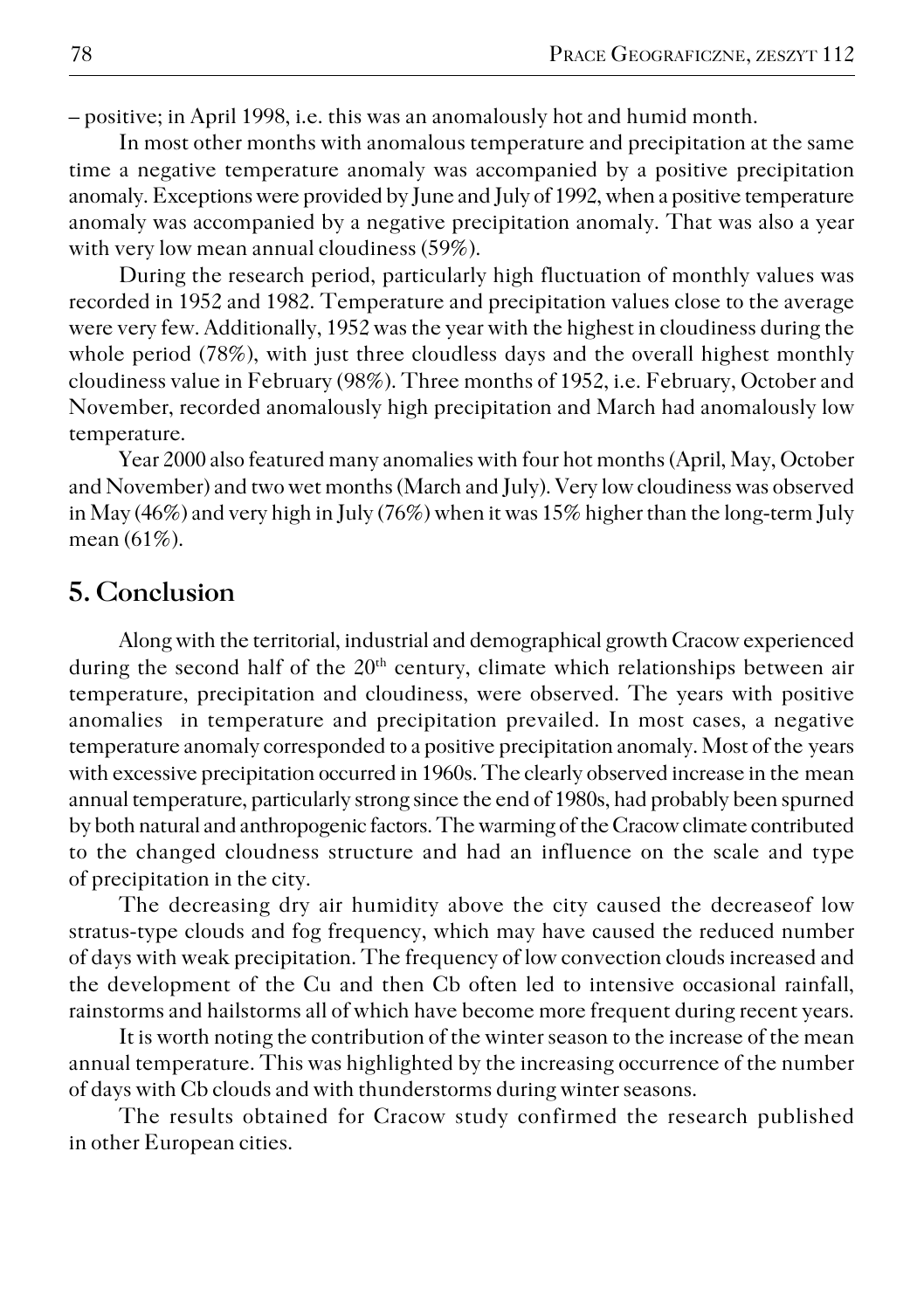#### **References:**

- Kossowska−Cezak U., 2000/2001, *Miesięczne i sezonowe anomalie temperatury i opadów metody wyznaczania i częstość występowania,* Annales UMCS, sec. B, LV/LVI, 189−194
- Lewińska J., 2000, *Klimat miasta. Zasoby zagrożenia kształtowanie*, Instytut Gospodarki Przestrzennej i Komunalnej, Oddział w Krakowie, 151.
- Lewińska J., Zgud K., Baścik J., Wiatrak W., 1990, *Klimat obszarów zurbanizowanych*. Instytut Gospodarki Przestrzennej i Komunalnej, Warszawa, 171.
- Matuszko D., 2001, *Long−term observation of cloud cover in Cracow (1792−1999)*, Geographia Polonica, 74, 2, 41−56.
- Mydel R., 1994, *Rozwój urbanistyczny miasta Krakowa po drugiej wojnie światowej*, Wydawnictwo Secesia, 80.
- Obrębska−Starkel B., Starkel L., 1991, *Efekt cieplarniany a globalne zmiany środowiska przyrodniczego*, Zeszyty IG i PZ PAN, 4, 71.
- Obrębska−Starklowa B., Olecki Z., Trepińska J., 1997*, Uwarunkowania klimatyczne w aspekcie rozwoju terytorialnego i przemysłowego Krakowa*, [w:] Geografia, Człowiek, Gospodarka, Instytut Geografii, Kraków, 233−243.
- Piotrowicz K., 2000, *Termika zim w Krakowie, Pradze i Lwowie od schyłku małej epoki lodowej do końca XX stulecia (studium metodyczne i ocena zmienności)*, doctor thesis, Zakład Klimatologii IGiGP UJ, Kraków.
- Trepińska J. (red.), 1997*, Wahania klimatu w Krakowie (1792−1995),* Instytut Geografii UJ, Kraków, 204.
- Trepińska J., 2000, *Anomalie, cykle, trendy termiczne w klimatologii na przykładzie fluktuacji termicznych w Europie Środkowej w XIX i XX wieku*. Acta Univ. Nicolai Copernici, 106, 307−326.
- Twardosz R., 1999, *Niedobory i nadmiary opadów u schyłku XX wieku w Krakowie*, [w:] Niedobory i nadmiary opadów w ostatnim 30−leciu, ich przyczyny i skutki, Materiały Sesji, 25−26 października 1999, 17−20.
- Twardosz R., 2000, *Wieloletnia zmienność sum dobowych opadów w Krakowie w powiązaniu z sytuacjami synoptycznymi*, Prace Geograficzne IG UJ, 105, 19−71.

## **Związki między temperaturą powietrza, zachmurzeniem i opadami atmosferycznymi w okresie intensywnego rozwoju aglomeracji krakowskiej**

#### **Streszczenie**

W opracowaniu dokonano próby określenia relacji między temperaturą, zachmurzeniem i opadami atmosferycznymi w Krakowie w latach 1951−2000. Przeanalizowano wartości średnie miesięczne i roczne temperatury powietrza, liczbę dni z temperaturą maksymalną powyżej 10<sup>o</sup>C i 25<sup>o</sup>C, sumy roczne i dobowe opadów